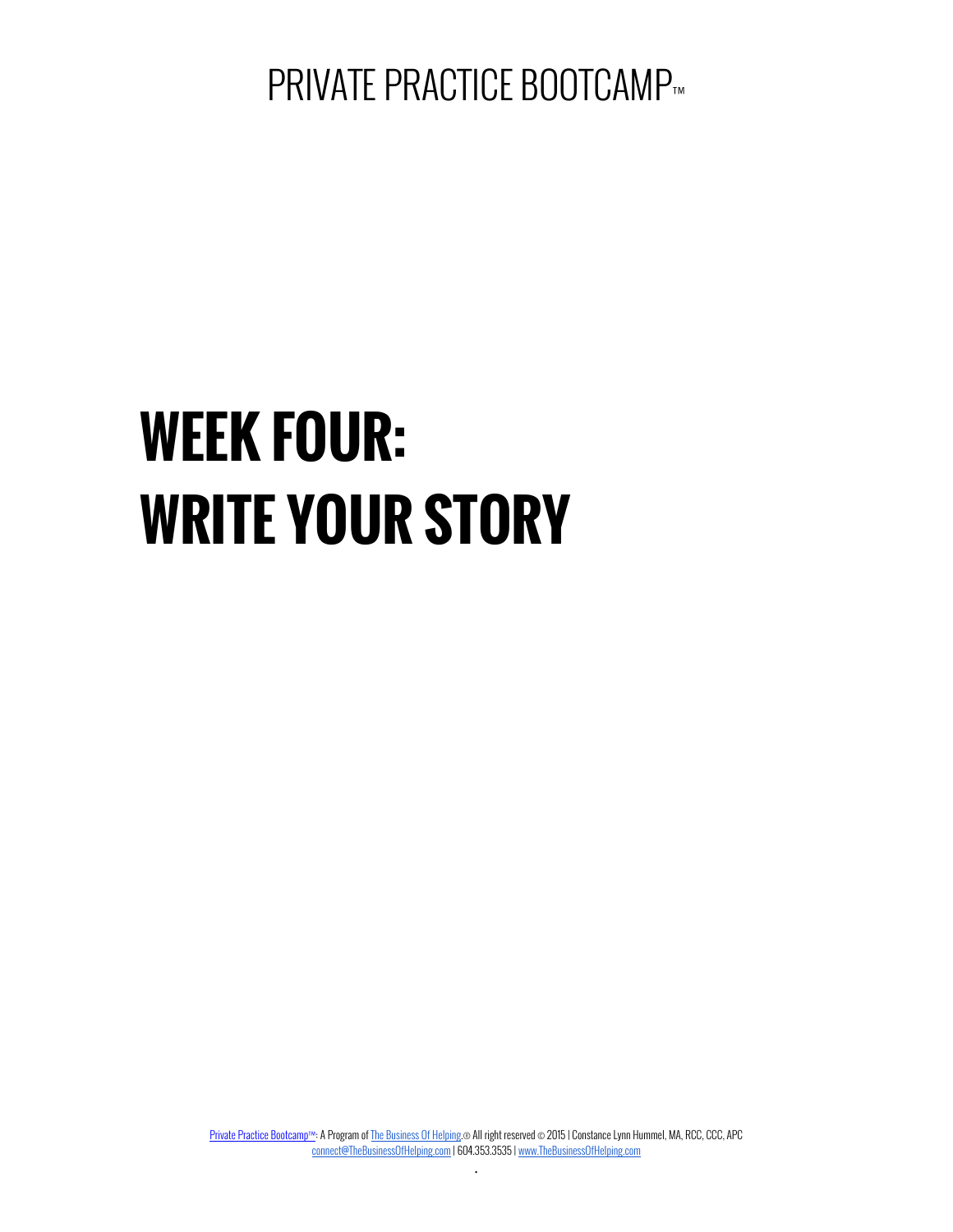# **PRIVATE PRACTICE BOOTCAMP™**

### **CRAFT YOUR PROFESSIONAL BIO**

#### **Remember to:**

- **Introduce yourself.** Use whatever greeting feels appropriate for you.
- **Introduce your credentials.** Establish your credibility and position yourself as an expert.
- **Create connection and build rapport.** Is there some personal aspect of your story that inspired you to do the work you do? You may want to share your personal view on healing/ change/ growth.
- **Introduce who / what you work with.** What is the problem you are helping people solve? Use your clients words
- **Explain how you work with clients.** Modalities used. Specific training. Highlight the benefits of these techniques for your clients.
- **Describe the potential outcome of your work together**. How would their struggles be different after working with you? Highlight the benefits.
- **Tell them how to get in touch with you.** Invite them to reach out.